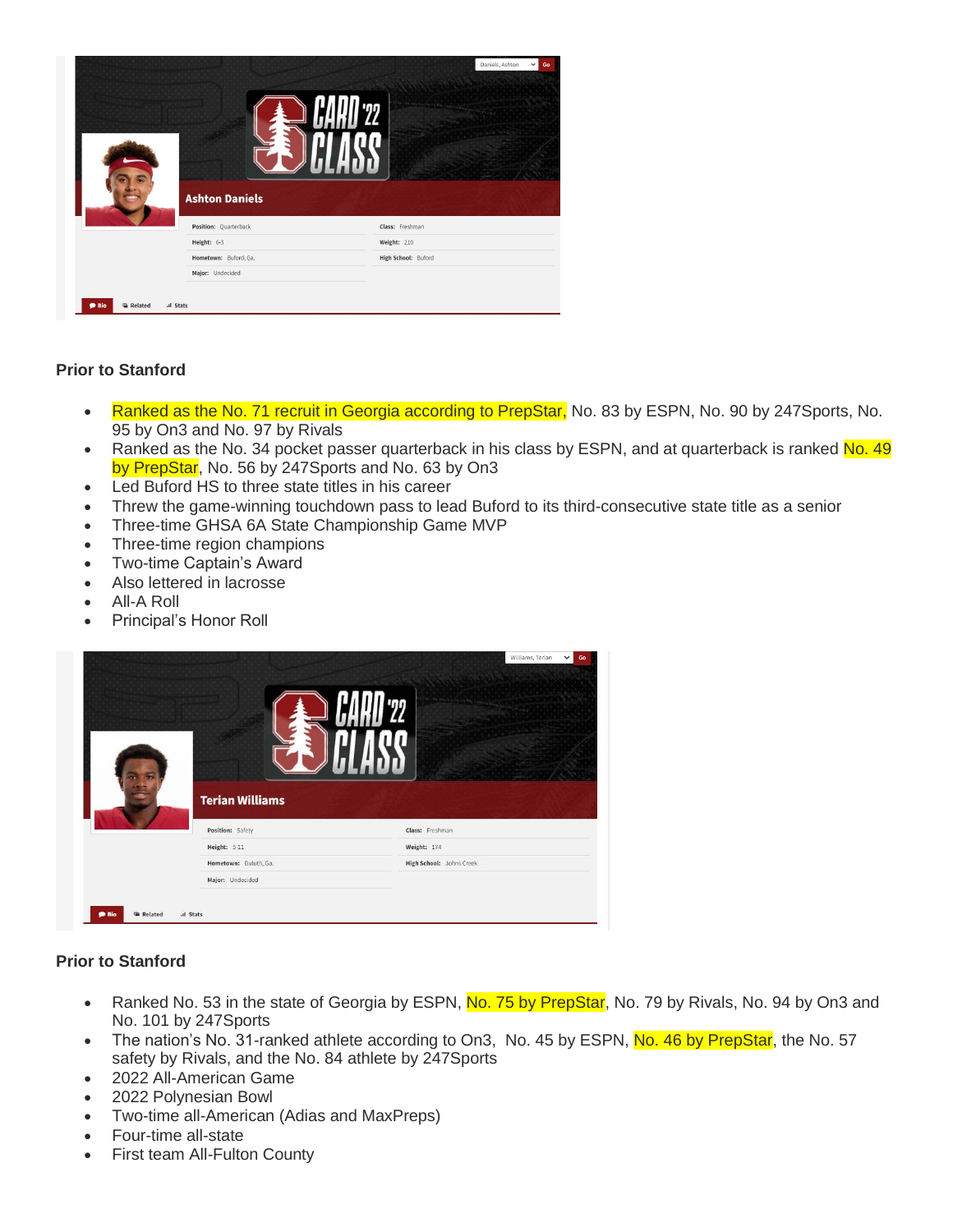|                             | Caughey, Pat                  | $\check{~}$<br>Go |
|-----------------------------|-------------------------------|-------------------|
| <b>Pat Caughey</b>          |                               |                   |
| Position: Defensive End     | Class: Freshman               |                   |
| Height: 6-5                 | Weight: 245                   |                   |
| Hometown: Essex Fells, N.J. | High School: Delbarton School |                   |

### **Prior to Stanford**

- Ranked No. 18 in New Jersey according to PrepStar, No. 22 by On3, No. 24 by 247 Sports, No. 26 by ESPN and No. 27 by Rivals
- Ranked nationally along the defensive line and at tight end . . . Ranked at tight end by On3 (No. 75) and PrepStar (No. 105), at defensive end by ESPN (No. 129) and on the defensive line by 247Sports (No. 162)
- Maxwell Club New Jersey Player of the Year in 2021
- First-team all-state as a senior
- NJFCA All-State Super 100 in 2021
- First-team all-county
- First-team All-North Jersey Super Football Conference
- Nominated for the Maxwell Award "Mini-Max" in New Jersey
- Made 80 tackles with 14 TFL

| <b>Joshua Thompson</b>        | Thompson, Joshui V<br>Go               |
|-------------------------------|----------------------------------------|
| Position: Cornerback          | Class: Freshman                        |
|                               |                                        |
| Height: 6-2                   | Weight: 195                            |
| Hometown: Upper Marlboro, Md. | High School: St. John's College (D.C.) |

### **Prior to Stanford**

- A four-star recruit according to On3
- The top-ranked recruit in Washington D.C. according to ESPN, PrepStar and On3, ranked No. 2 by 247Sports
- Ranked No. 36 at cornerback by On3, No. 51 by PrepStar, No. 56 by 247Sports, No. 58 by ESPN, and No. 69 by Rivals
- Led St. John's College HS to a D.C. championship for the Washington Catholic Athletic Conference
- 2022 Under-Armour All-American Game
- Two-time first team all-conference
- Named first team All-Met by the Washington Post